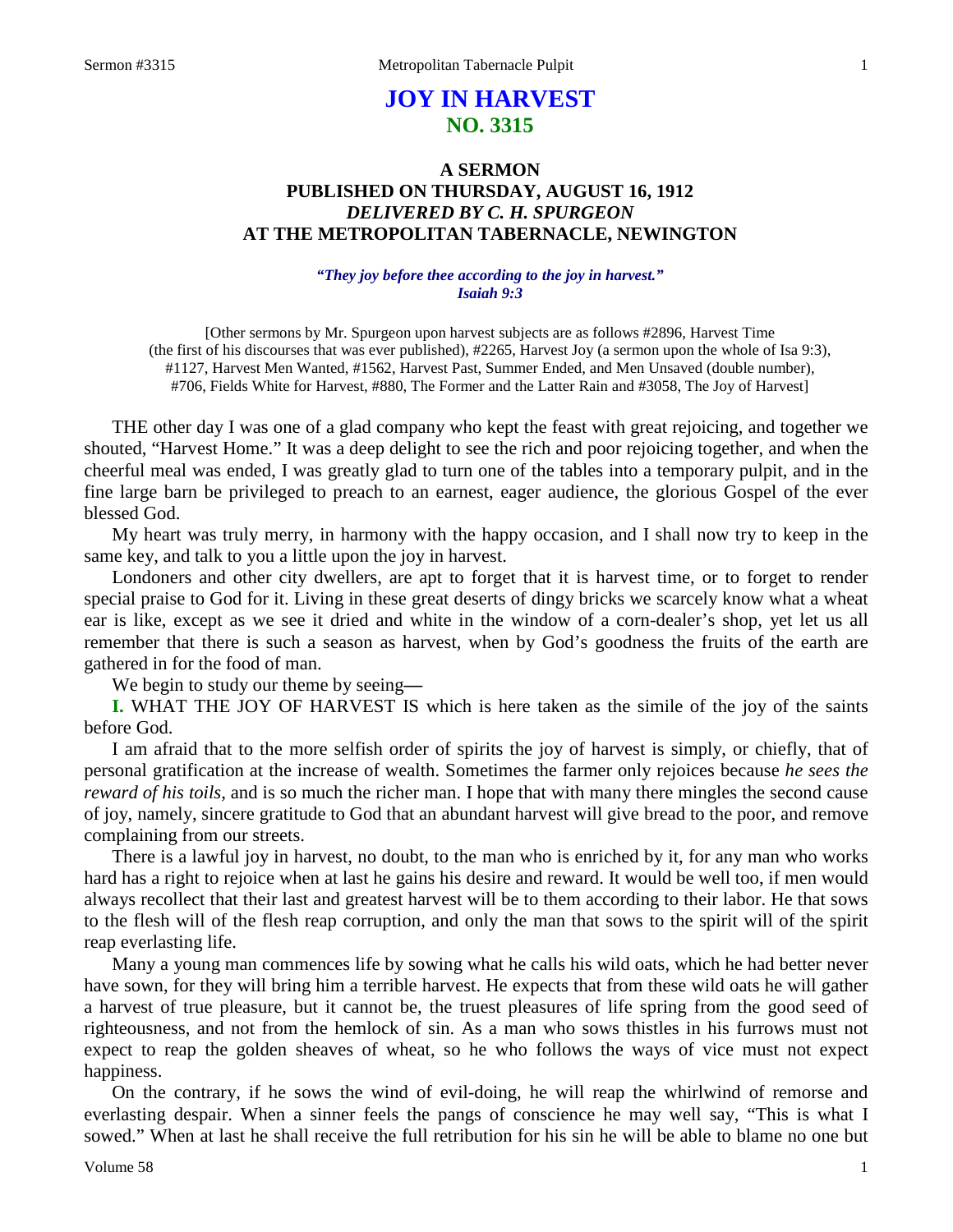himself, seeing he sowed tares, there was nothing to be reaped but tares. But on the other hand, the Christian man, though his salvation is not of works, but of grace, will have a gracious and glorious reward given to him by his Master. Even though sowing in tears he shall reap in joy. Having put his talents entrusted to him to use, out to good trading, or at least to interest, he shall share his Master's joy and hear with delight his Master welcome and repay with His "Well done, good and faithful servant." The joy in harvest rightly consists in part in the reward of earnest labor, may such be the joy we find in serving our Lord!

The joy in harvest has another element in it, namely, that of *gratitude to God for favors bestowed*.

We are singularly dependent on God, far more so than most of us imagine or remember. When the people of Israel were in the wilderness, they went forth every morning and gathered the manna. This taught them that God gave them their daily bread.

Now, our manna does not come to us every morning, but it comes once a year and is preparing all the time. Behind the baker's cart with its daily call is the miller. Behind the miller is the farmer, and behind the farmer is God who makes the earth to yield her fruits and to multiply them for the sustaining of the whole race of men. Our supply is as much a divine gift as if it lay like a hoar-frost around the camp.

If we went out into the field and gathered food which dropped down direct from the skies, we should think it a great miracle to admire and wonder at, but is it not quite as great a marvel that our bread should come up from the earth as that it should come down from the sky? The same God who bade the heavens let fall the angels' food in the wilderness bids the dull earth in its due season yield the corn for the millions of mankind. Therefore, whenever that harvest comes, let us be grateful to God, and let us not suffer the season to pass without psalms and songs of thanksgiving.

I believe it is correct to say that there is never in the world, as a rule, more than sixteen months' supply of food, that is to say, when the harvest has been gathered in, there may be sixteen months' future supply, but at the time of harvest beginning there is not usually enough wheat in the whole world to last the population more than four or five months, so that if the harvest did not come we should be on the verge of famine. We live still from hand to mouth. Let us pause and bless our God, and let the joy of harvest be the joy of gratitude.

To the Christian it should be great joy, by means of the harvest, *to receive an assurance of God's faithfulness*. The Lord has promised that seed time and harvest, summer and winter, shall never cease, and when you see the loaded wain carrying in the crop you may say to yourself, "God is true to His promise. Despite the dreary winter and the damp spring, autumn has come with its golden grain." What a strong comfort is this! Depend upon it, that as the Lord keeps this promise He will keep all the rest.

All His promises are "yea and amen in Christ Jesus," if He keeps His covenant with the earth, much more will He keep His covenant with His own people, whom He has loved with an everlasting love. Go, Christian, to the mercy seat with the promise on your lip and plead it. Be assured it is not, it cannot be, a dead letter. Let not unbelief cause you to stammer when you mention the promise before the throne, but say it boldly—"Fulfill this Word unto Thy servant, upon which Thou hast caused me to hope."

Shame upon us that we so little believe our God. The world is full of proofs of His goodness. Every rising sun, every falling shower, every revolving season certifies His faithfulness. Wherefore do we doubt Him? If we never doubt Him till we have cause for it, we shall never know distrust again. Encouraged by the return of harvest, let us resolve in the strength of the Spirit of God that we will not waver, but will believe in the divine word and rejoice in it.

Once more. To the Christian, in the joy in harvest there must always be *the joy of expectation*.

As to the husbandman there is an assured harvest for which he waits patiently and persistently, so there is a glorious spiritual harvest for all who wait and faithfully long and look for the coming and the appearing of our Lord and Savior Jesus Christ.

The mature Christian, like the ripe ear of corn, hangs down his head with holy humility. When he was but green and immature in the things of God he stood boldly erect and was somewhat boastful, but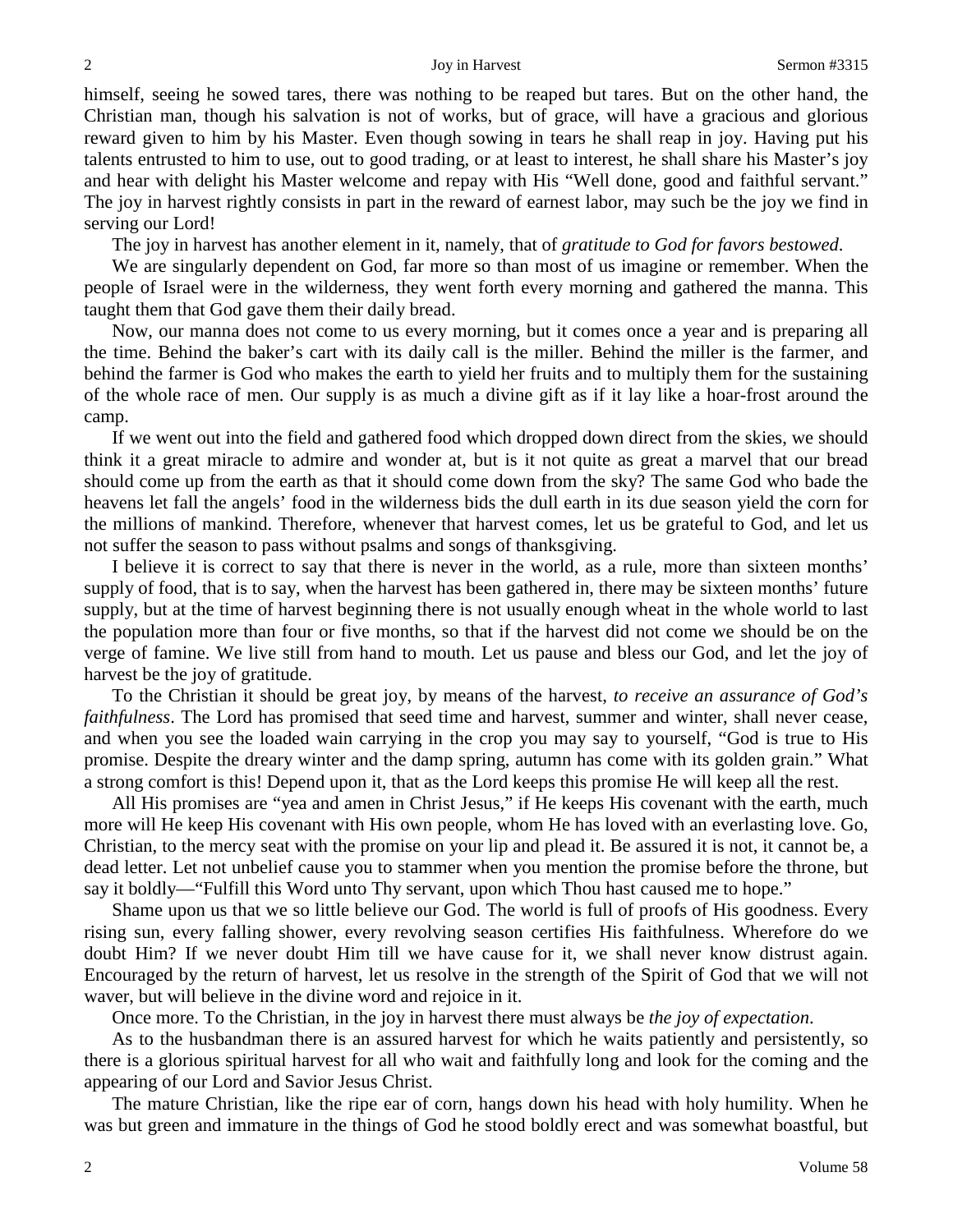### Sermon #3315 Joy in Harvest 3

now that he has mellowed and ripened and become full of the blessing of the Lord he is humbled thereby, and bows himself down, he is waiting for the sickle, and he dreads it not, for no common reaper shall come to gather Christ's people to Him—but Himself shall reap the harvest of the world.

The Lord leaves the destroying angel to reap the vintage and cast it into the wine vat to be trodden with vengeance, but as for the grain which He Himself has sown, He will gather it Himself with His own golden sickle. We are looking for this. We are growing among the tares, and sometimes we are half afraid lest the tares should be stronger than ourselves and choke the wheat, but the separation will come by and by, and when the corn is well winnowed and stored in the garner, we shall be gathered there.

It is this expectation which even now makes our hearts throb with joy. We have in the past too, gone to the grave with precious sheaves that belonged to our Master, and when we were there, we thought we could almost say, "Lord, if they sleep they shall do well. Let us die with them." Our joy in harvest is the hope of being at rest with all the saints, and forever with the Lord. A view even of the shadowy harvests upon earth should make us exceedingly glad because they are the image and foreshadowing of the eternal harvest above. So much about the joy in harvest, but I hasten onward.

**II.** Let us continue our theme by looking now at WHAT JOYS THEY ARE WHICH TO THE BELIEVER ARE AS THE JOY IN HARVEST.

It is the *joy* in harvest. It is a common notion, a popular delusion, that Christians are an unhappy people. It is true that we are tried, but it is false that we are miserable. With all their trials, believers have such a compensation in the love of Christ that they are still a blessed generation, and it may be said of them, "Happy art thou, O Israel."

One of the first seasons, one of the blessed occasions in which we knew a joy equal to the joy in harvest**—**a season which has continued with us ever since it commenced**—**was *when we found the Savior,* and so obtained salvation. Brethren and Sisters, each of you can recollect for yourselves, the time of the ploughing of your souls.

I give my witness. My heart was fallow, and covered with weeds, but on a certain day the great Husbandman came and began to plow my soul. Ten black horses were His team, and it was a sharp ploughshare that He used, and the ploughers made deep furrows. The ten commandments were those black horses, and the justice of God, like a ploughshare, tore my spirit. I was condemned, undone, destroyed, lost, helpless, hopeless—I thought hell was before me.

Then there came a cross ploughing which added to my distress, for when I went to hear the Gospel it did not comfort me, it made me wish I had a part in it, but I feared that such a boon was out of the question. The choicest promise of God seemed to frown at me, and His threatenings seemed to thunder at me. I prayed, but found no answer of peace. It was long with me thus. But after the ploughing came the sowing. God who ploughed the heart in mercy made it conscious that it needed the Gospel, and then the Gospel seed was joyfully received.

Do you not recollect that auspicious day when at last you began to have some hope? It was very little**—**like a green blade that peeps up from the soil, you scarce knew whether it was grass or corn, whether it was presumption or true faith. It was a little hope, but it grew very pleasantly. Alas, a frost of doubt came, some snow of fears fell, cold winds of despondency blew on you, and you said, "There can be no hope for me."

But what a glorious day was that when at last the wheat which God had sown ripened, and you could say, "I have looked unto Him and have been lightened, I have laid my sins on Jesus, where God laid them of old, and they are taken away and I am saved."

I remember well that day, and so no doubt do many of you. O sirs! no husbandman ever shouted for joy as our hearts shouted when a precious Christ was ours, and we could grasp Him with full assurance of salvation in Him. Many days have passed since then, but the joy of it is still fresh with us. And blessed be God, it is not the joy of the first day only that we look back upon, it is the joy of every day since then, more or less, for our joy no man taketh from us, still we are walking in Christ, even as we received Him. Even now all our hope on Him is stayed, all our help from Him we bring, and our joy and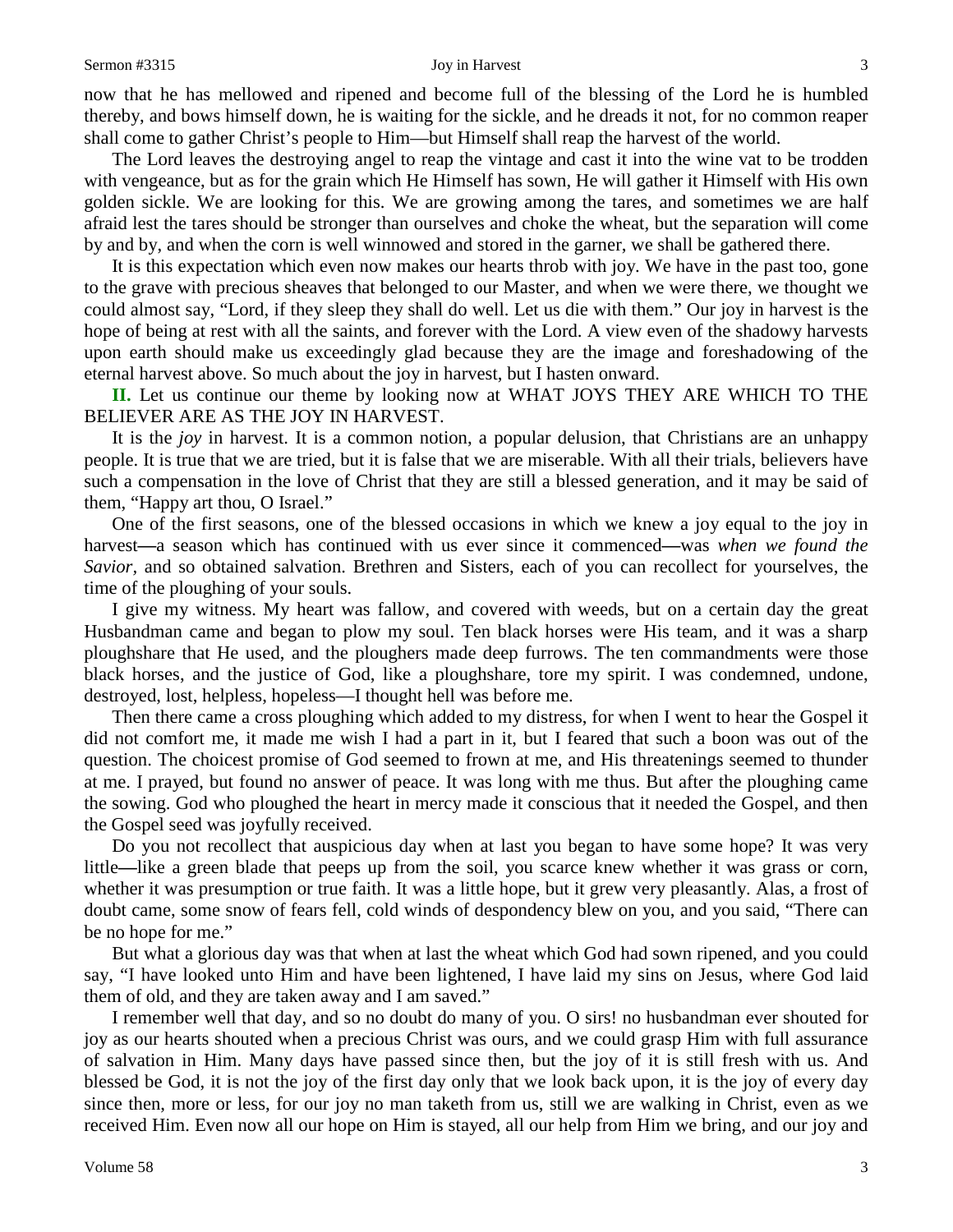peace continue with us because they are based upon an immovable foundation. We rejoice in the Lord, yea! and we will rejoice.

The joy in harvest generally shows itself by the farmer giving a feast to his friends and neighbors, and usually, those who find Christ express their joy by telling their friends and their neighbors how great things the Lord has done for them. The grace of God is communicative. A man cannot be saved and *always* hold His tongue about it, as well look for dumb choirs in heaven, as for a silent church on earth. If a man has been thirsty and has come to the living water, the river of the water of life, his first, best impulse will be to cry, "Ho! everyone that thirsteth!"

Have you felt that joy in harvest? The joy that makes you wish that others should share it with you? If so, I entreat you, do not repress the gracious impulse to proclaim your happiness. Speak of Christ to brothers and sisters, to friends and kinsfolk, and if the language is stammering, the message in itself is so important that the words in which you utter it will be quite a secondary matter. Tell it, tell it out far and wide—that there is a Savior, that you have found Him, and that His blood can wash away transgression. Tell it everywhere, and so the joy in harvest shall spread o'er land and sea, and the name of our God shall be glorified.

We have yet another joy which is like the joy in harvest. It is *the joy of answered prayer*.

I hope we all know what it is to pray in faith. Some prayers are not worth the words used in offering them, because there is no faith mixed with them. "With all thy sacrifices thou shalt offer salt," and the salt of faith is needful if we would have any of our sacrifices accepted. Those who are familiar with the mercy seat know that prayer is a reality, and that the doctrine of divine answers to prayer is no fiction.

Sometimes God will delay to answer for wise reasons, then His children must cry, and cry, and cry again. They are in the condition of the husbandman who must wait for the precious fruits of the earth, and when at last the answer to prayer comes, they are then in the husbandman's position when he receives the harvest.

Remember Hannah's wail and Hannah's word. In the bitterness of her soul she cried to God, and when her child was given to her she called it "Samuel," meaning, "Asked of God," for she said, "For this child I prayed." He was a very dear child to her because he was a child of prayer. Any mercy that comes to you in answer to prayer will be your Samuel mercy, your darling mercy. You will say of it, "For this mercy I prayed," and it will bring the joy of harvest to your spirit.

If the Lord desires to surprise some of His children He has only to answer their prayers, for they would be astonished if an answer came to their petitions. I know how they speak about answer to prayer. They say, "How remarkable! How wonderful!" as if it were remarkable that God should be true, and that the Most High should keep His promise. May we not so dishonor Him by our doubt! Oh, for more faith to rest upon His Word! and we should have more of these harvest joys.

We have another joy in harvest in ourselves *when we conquer a temptation*. We know what it is sometimes to get under a cloud, sin within us rises with a darkening force, or an external adversity beclouds us, and we miss the plain path in which we were accustomed to walk. A child of God at such times will cry mightily for help, for he is fearful of himself, and of his surroundings. Some of God's people have been by the week and month together exposed to the double temptation, from outside and from within, and have cried to God in bitter anguish.

It has been a very hard struggle, the sinful action has been painted in very fascinating colors, and the siren voice of temptation has almost enchanted them. But when at last, to change the figure, they have come through the valley of the shadow of death without having slipped with their feet, when, after all, they have not been destroyed by Apollyon, but have come forth again into the clear morning light, they know a joy unspeakable compared with which the joy in harvest is mere childish merriment.

Those know deep joy who have felt bitter sorrows. As the man feels that he is the stronger for the conflict, as he feels that he has gathered experience and stronger faith from having passed through the trial, he lifts up his heart and rejoices, not in himself, but before his God, with the joy in harvest. Brethren, beloved, you know what that means.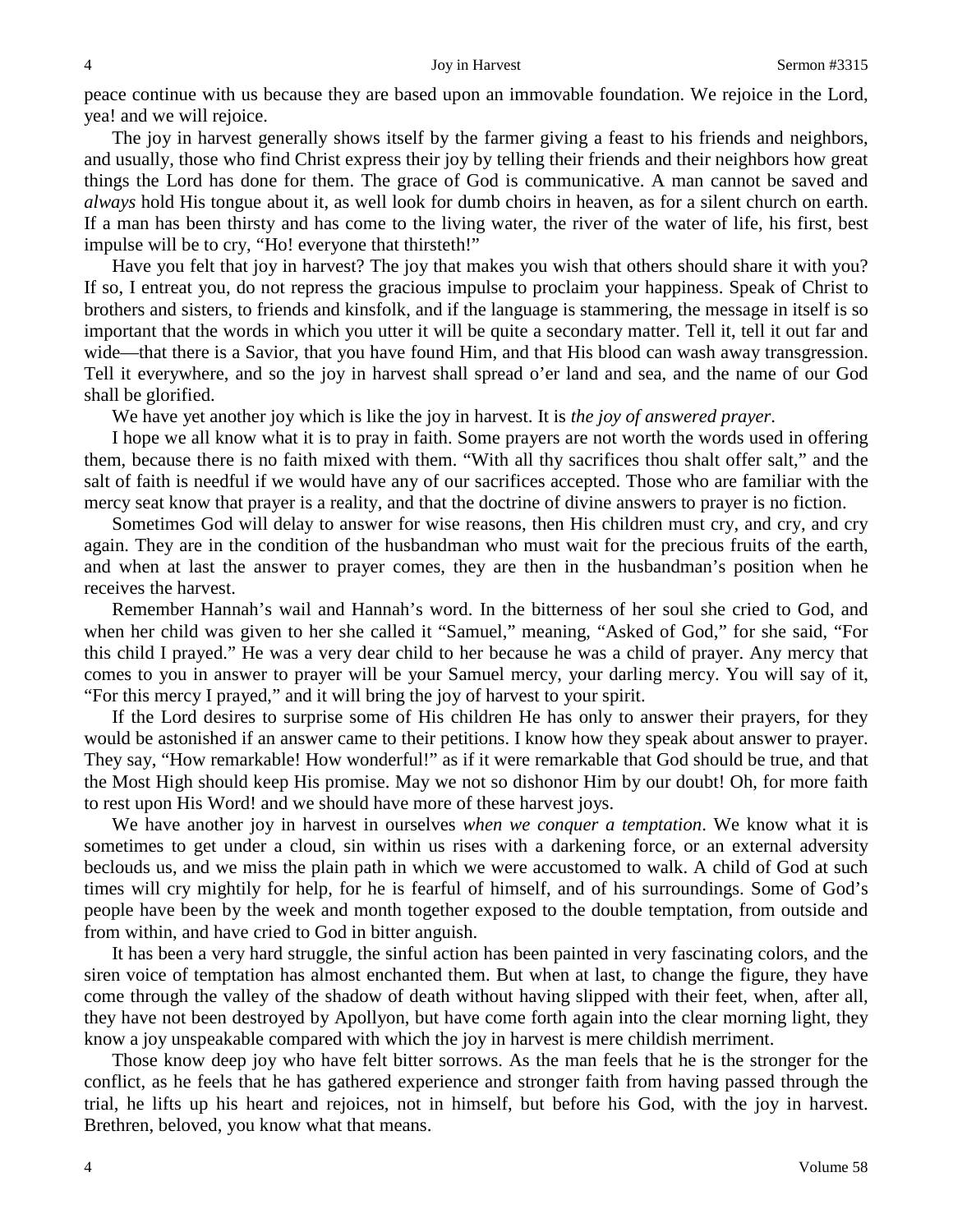### Sermon #3315 5 Sermon + 3315 5 Sermon + 3315 5 Sermon + 3315 5 Sermon +  $\frac{1}{3}$

Again, there is such a thing as the joy in harvest, when *we have been made useful in God's service*. The master passion of every Christian should be, to be useful in the Master's kingdom. There should be a burning zeal within us for the glory of God. When this is so, and the man desiring to be used has laid his plans and set about his work, he begins to look for the results, but it may be weeks, or years, before he is privileged to see them.

The true worker is not to be blamed that as yet there are no fruits, but he is to be blamed if he is content to always be without fruits. A preacher may preach without seeing conversions follow, and who shall blame him? But if he is happy, or even content, notwithstanding this, who shall justify him? It is ours to break our own hearts if we cannot by God's grace, break other men's hearts, if others will not weep for their sins, it should be our constant habit to weep for them. When the heart becomes earnest, warm, zealous, God usually gives a measure of success, some fifty-fold, some a hundred-fold. When the success comes, it is the joy in harvest indeed.

I cannot help being egotistical enough to mention the joy I felt when first I heard that a soul had found peace through my youthful ministry. I had been preaching in a village some few Sabbaths with an increasing congregation, but I had not heard of a conversion, and I thought, "Perhaps I am not called of God. He does not mean me to preach, for if He did He would give me spiritual children."

One Sabbath my good deacon said, "Don't be discouraged. A poor woman was savingly impressed last Sabbath." How long do you suppose it was before I saw that woman? It was just as long as it took me to reach her cottage. I was eager to hear from her own lips whether it was a work of God's grace or not. I always looked upon her with interest, though only a poor laborer's wife, till she was taken away to heaven, after having lived a holy life.

Many since then have I rejoiced over in the Lord, but that first seal to my ministry was peculiarly dear to me. It gave me a sip of the joy of harvest. If somebody had left me a fortune, it would not have caused me one hundredth part of the delight I had in discovering that a soul had been led to the Savior. I am sure Christian people who have not known this joy have missed one of the choicest delights that a believer can know this side of heaven. In fact, when I see souls saved, I do not envy Gabriel his throne, nor the angels their harps. It shall be our heaven here to be out of heaven for a season, if we can but thereby bring others to know the Savior and so add fresh jewels to our Redeemer's crown.

I will mention yet another delight which is to us as the joy in harvest, and that is, *fellowship with our Lord Jesus Christ*. This is not so much a subject for speech as for musing, for deep experience and real enjoyment. If we attempt to speak of what communion with Christ is, we cannot but fall short of declaring it. Solomon, the wisest of men, when inspired to write of the fellowship of the church with her Lord, was compelled to write in allegories and emblems, and though to the spiritual mind the Book of Canticles is always a source of holy delight, yet to the carnal mind and to the formal Christian, it seems a mere love song.

The natural man discerns not the things that are of God, for they are spiritual and can only be spiritually seen and known. But oh! the bliss of knowing that Christ is yours, and of entering into nearness of communion with Him! To thrust your hands into His side and your finger into the print of the nails**—**these are not everyday joys, but when such near and dear communings come to us on our high days and holy days, they make our souls like the chariots of Amminadib, or if you will, they cause us to tread the world beneath our feet, and all that the world calls good or great. Our condition matters little or nothing to us if Christ be with us, He is our God, our Comfort, and our all, and we rejoice before Him as with "the joy in harvest." I have no time to enlarge further, for I want to close with one other intensely practical word. It is this—

**III.** SHALL WE NOT DESIRE MORE AND MORE THIS "JOY IN HARVEST?"

Many of God's people are just now anxiously desiring a harvest which would bring to us an intense delight. Of late, divers persons have communicated to me in many ways the strong emotion they feel of deep pity for the souls of men. Others of us have felt a mysterious impulse to pray more than ever we did, and to be more anxious than ever we were, that Christ would save poor perishing sinners. We shall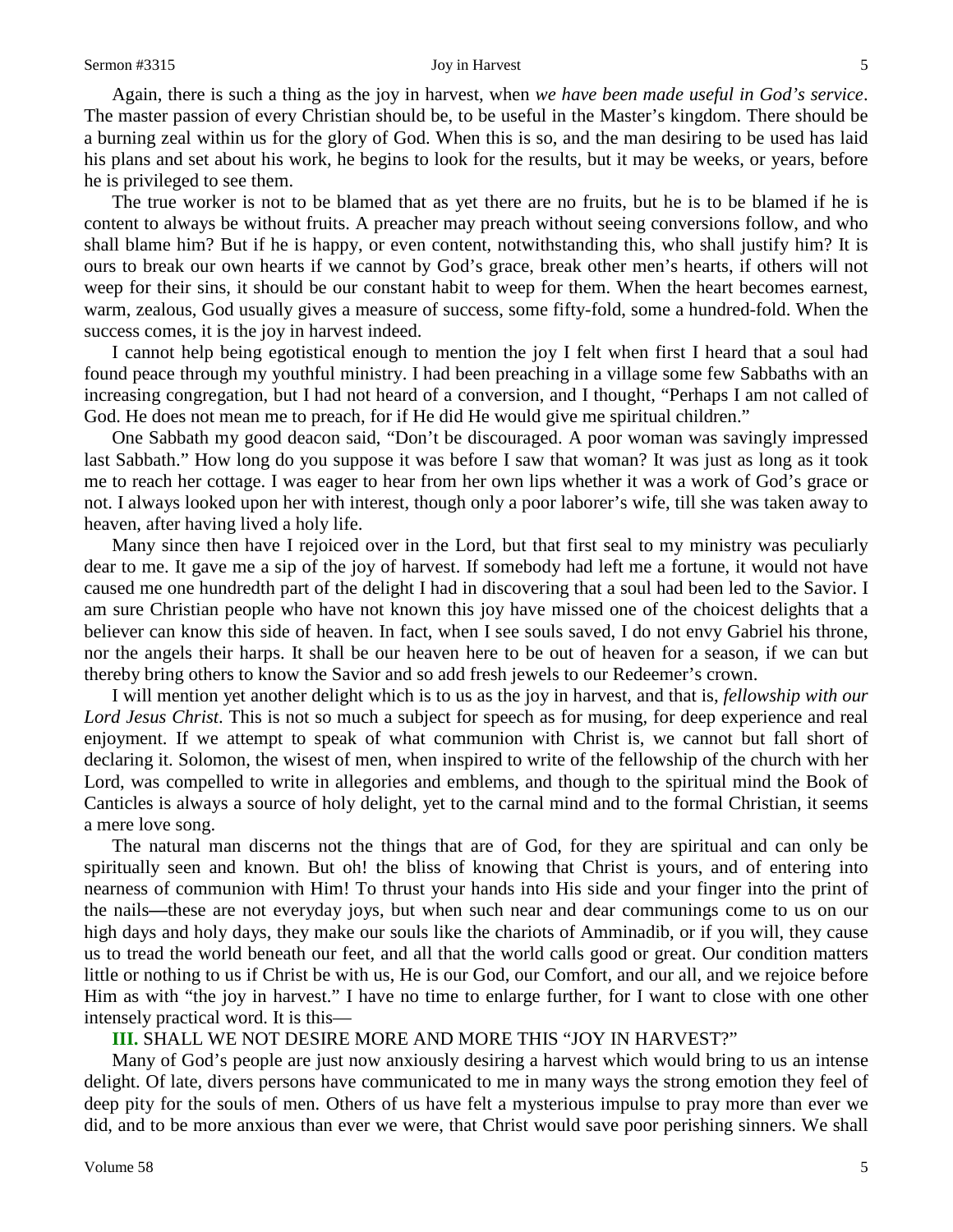not be satisfied until there is a thorough awakening in this land. We did not raise the feeling in our own minds, but we do not desire to repress it. We do not believe it can be repressed, but others will feel too, the same heavenly affection, and will sigh and cry to God day and night until the blessing comes. This is the sowing, this is the ploughing, this is the harrowing**—**may it go on to harvesting.

I long to hear my brethren and sisters universally saying, "We are full of anguish, we are in agony till souls be saved." The cry of Rachel, "Give me children, or I die," is the cry of your minister this day, and the longing of thousands more besides. As that desire grows in intensity a revival is surely approaching. We *must* have spiritual children born to Christ, or our hearts will break for the longing that we have for their salvation. Oh, for more of these longings, yearnings, cravings, travailing! If we plead till the harvest of revival comes we shall partake in the joy of it.

Who will have the most joy? Those who have been the most concerned about it. You who do not pray in private, nor come out to prayer meetings, will not have the joy when the blessing comes, and the church is increased. You had no share in the sowing, therefore you will have little share in the reaping. You who never speak to others about their souls, who take no share in Sunday school or mission work, but simply eat the fat and drink the sweet—you shall have none of the joy in harvest, for you do not put your hands to the work of the Lord. And who would wish that idlers should be happy? Rather in our zeal and jealousy we feel inclined to say "Curse ye, Meroz, curse ye bitterly, the inhabitants thereof, because they came not up to the help of the Lord, to the help of the Lord against the mighty."

If you come to the help of the Lord by His own divine Spirit, you shall share in the joy in harvest. Perhaps none will have more of that joy than those who shall have the privilege of seeing their own dear ones brought to God. Some of you have children who are a trial to you whenever you think of them, let them be such a trial to you that they drive you to incessant prayer for them, and if the blessing comes, why should it not drop on them?

If a revival comes, why should not your daughter be converted, and that wild boy of yours be brought in, or even your grey-headed father, who has been unbelieving and skeptical**—**why should not the grace of God come to him? And oh! what a joy in harvest you will have then! What bliss will thrill through your spirit when you see those who are yours by ties of blood united to Christ your Lord!

Pray much for them with earnest faith, and you shall yet have the joy in harvest in your own house, a shout of harvest home in your own family.

But possibly you, my hearer, have not much to do with such joy, for you are yourself unsaved. Yet it is a grand thing for an unconverted person to be under a ministry that God blesses and with a people that constantly pray for conversions.

It is a happy thing for you, young man, to have a Christian mother. It is a great boon for you, O unconverted woman, that you have a godly sister. These make us hopeful for you. Whilst your relations are prayerful, we are hopeful for *you*. May the Lord Jesus be yours yet.

But ah! if you remain unbelieving, however rich a blessing comes to others, it will leave *you* none the better for it. "If ye be willing and obedient, ye shall eat the good of the land," but there are some who may cry in piteous accents, "The harvest is past, the summer is ended, and we are not saved." It has been remarked that those who pass through a season of revival and remain unconverted are more hardened and unimpressed than before. I believe it to be so, and I therefore pray the divine Spirit to come with such energy that none of you may escape His power. May you be led to pray,

> *"Pass me not, O mighty Spirit! You can make the blind to see; Witness of Jesus' merit, Speak the word of power to me. Even me.*

*Have I long in an been sleeping, Long been slighting, grieving Thee?*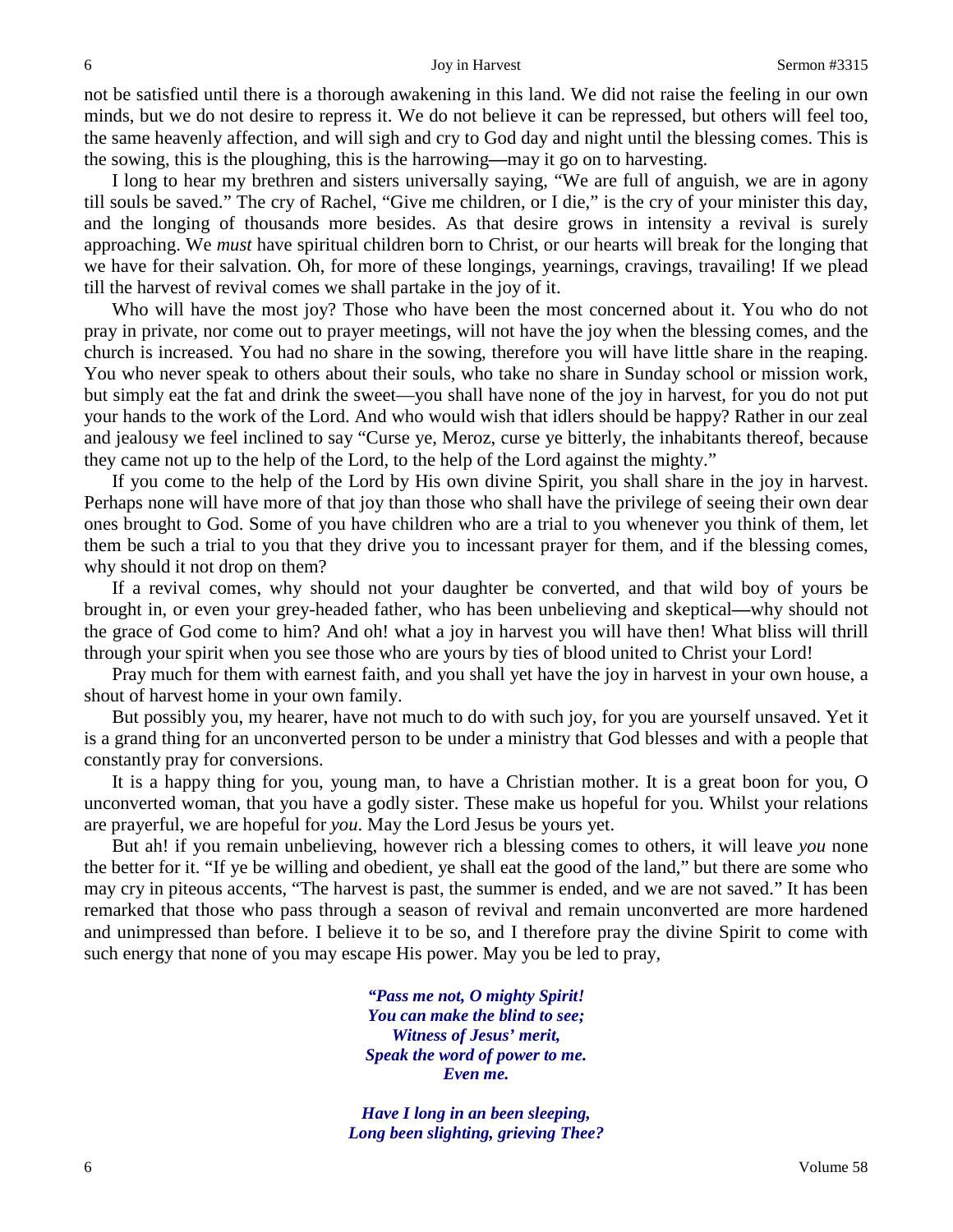Oh, for earnest, importunate prayer from all believers throughout the world! If our churches could be stirred up to incessant, vehement crying to God, so as to give Him no rest till He makes Zion a praise in the earth, we might expect to see God's kingdom come, and the power of Satan fall. As many of you as love Christ, I charge you by His dear name to be much in prayer, as many of you as love the church of God, and desire her prosperity, I beseech you to keep not back in this time of supplication. The Lord grant that you may be led to plead till the harvest joy is granted.

Do you remember my saying one Sabbath, "The Lord deal so with you as you deal with His work this month"? I feel as if it will be so with many of you**—**that the Lord will deal so with you as you shall deal with His church. If you scatter little, you shall have little, if you pray little, you shall have little favor, but if you have zeal and faith and plead much and work much for the Lord, good measure shaken together, pressed down and running over, shall the Lord return into your own hearts and lives. If you water others with trickling drops, you shall receive only drops in return, but if the Spirit helps you to pour out rivers of living water, then floods of heavenly grace shall flow in your spirit.

God bring in the unconverted and lead them to a simple trust in Jesus, then shall they also know the joy in harvest. We ask it for His name's sake. Amen!

# **EXPOSITION BY C. H. SPURGEON**

### *ISAIAH 9:1-7*

The last verses of the eighth chapter picture a horrible state of wretchedness and despair, "And they shall pass through it, hardly bestead and hungry: and it shall come to pass, that when they shall be hungry, they shall fret themselves, and curse their king and their God, and look upward. And they shall look unto the earth; and behold trouble and darkness, dimness of anguish, and they shall be driven to darkness." But see what a change awaits them!

### **Verse 1.** *Nevertheless the dimness shall not be such as was in her vexation, when at the first he lightly afflicted the land of Zebulun and the land of Naphtali, and afterward did more grievously afflict her by the way of the sea, beyond Jordan, in Galilee of the nations.*

Read the fine translation of the Revised Version, "But there shall be no gloom to her that was in anguish." What a marvelous light from the midst of a dreadful darkness! It is an astounding change, such as only God with us could work. Many of you know nothing about the miseries described in those verses, but there are some who have traversed that terrible wilderness, and I am going to speak to them.

I know where you are, you are being driven as captives into the land of despair, and for the last few months you have been tramping along a painful road, "hardly bestead and hungry." You are sorely put to it, and your soul finds no food of comfort, but is ready to faint and die. You fret yourself, your heart is wearing away with care, and grief, and hopelessness. In the bitterness of your soul you are ready to curse the day of your birth. The captive Israelites cursed their king who had led them into their defeat and bondage, in the fury of their agony, they even cursed God and longed to die. It may be that your heart is in such a ferment of grief that you know not what you think, but are like a man at his wit's end.

For such as you there shines this star of the first magnitude. Jesus has appeared to save, and He is God and man in one person, man that He may feel our woes, God that He may help us out of them. No minister can save you, no priest can save you**—**you know this right well, but here is one who is able to save to the uttermost, for He is God as well as man. The great God is good at a dead lift, when everything else has failed, the lever of omnipotence can lift a world of sin. Jesus is almighty to save!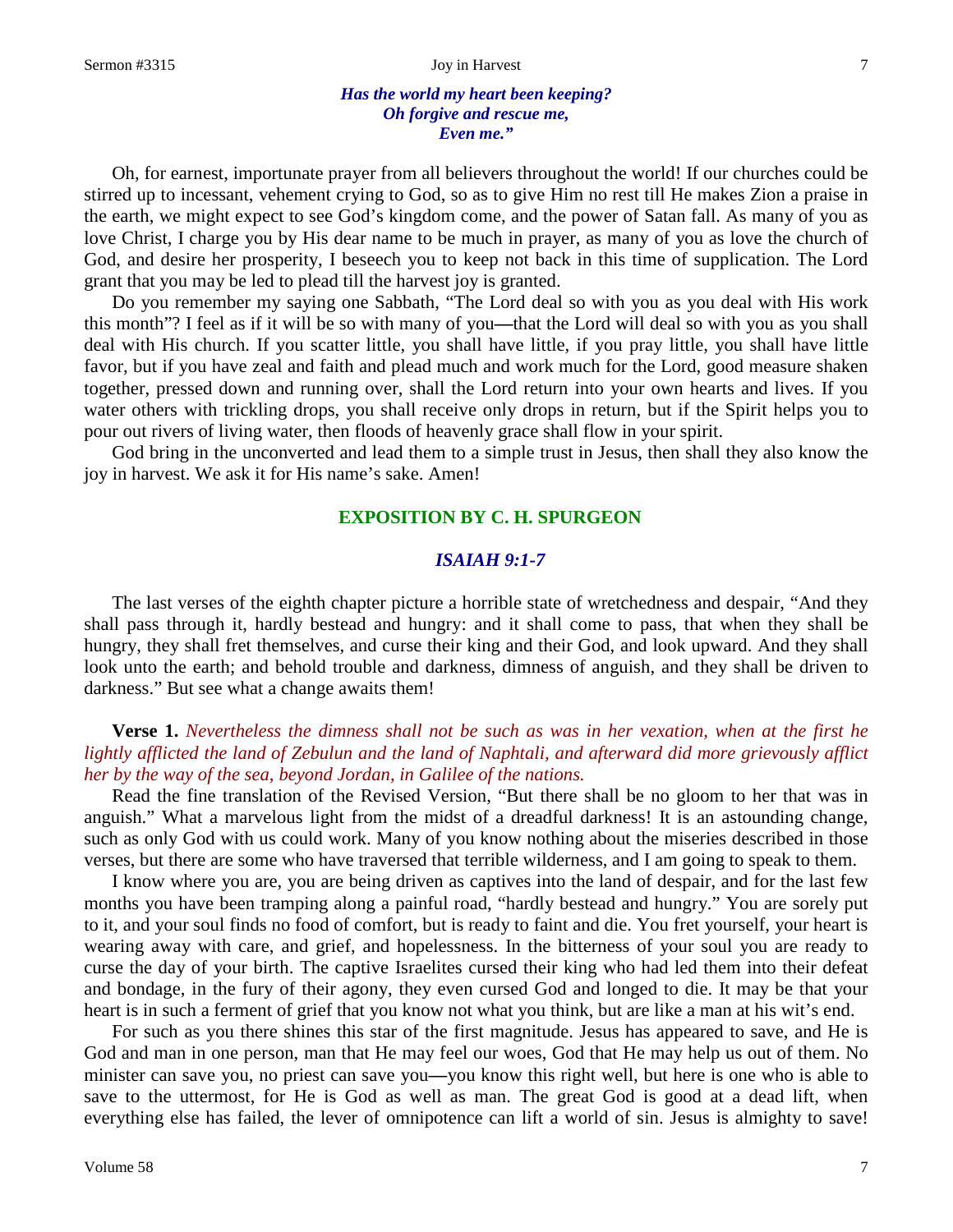8 Sermon #3315

That which in itself is impossibility is possible with God. Sin which nothing else can remove is blotted out by the blood of Immanuel. Immanuel, our Savior, is God with us, and God with us means difficulty removed, and a perfect work accomplished.

**2.** *The people that walked in darkness have seen a great light: they that dwell in the land of the shadow of death, upon them hath the light shined.*

Jesus came to Galilee of the Gentiles, and made that country glorious, which had been brought into contempt. That corner of Palestine had very often borne the brunt of invasion, and had felt more than any other region the edge of the keen Assyrian sword. They were at first troubled when the Assyrian was bought off with a thousand talents of silver, but they were more heavily afflicted when Tilgathpilneser carried them all away to Assyria, for which see the fifteenth chapter of the second book of the Kings. It was a wretched land, with a mixed population, despised by the purer race of Jews, but that very country became glorious with the presence of the incarnate God. Even so, at this day His gracious presence is the day dawn of our joy.

**3.** *Thou hast multiplied the nation, and not increased the joy: they joy before thee according to the joy in harvest, and as men rejoice when they divide the spoil.*

The Revised Version reads, "Thou hast increased their joy." If Christ comes to you, my dear hearer, as God with us, then shall your joy be great, for you shall joy as with the joy of harvest, and as those rejoice that divide the spoil. Is it not so? Many of us can bear our witness that there is no joy like that which Jesus brings.

### **4.** *For thou hast broken the yoke of his burden, and the staff of his shoulder, the rod of his oppressor, as in the day of Midian.*

Your enemy shall be defeated, "as in the day of Midian." Gideon was, in his dream, likened to a barley cake, which struck the tent of Midian, so that it lay along. He and his few heroes, with their pitchers and their trumpets, stood and shouted, "The sword of the LORD and of Gideon!" and Midian melted away before them. So shall it be with our sins, and doubts, and fears, if we believe in Jesus, the incarnate God, they shall vanish like the mists of the morning. The Lord Jesus will break the yoke of our burden, and the rod of our oppressor, as in the day of Midian. Be of good courage, you that are in bondage to fierce sad cruel adversaries, for in the name of Jesus, who is God with us, you shall destroy them.

### **5.** *For every battle of the warrior is with confused noise, and garments rolled in blood; but this shall be with burning and fuel of fire.*

When Jesus comes, you shall have eternal peace, for His battle is the end of battles. "All the armour of the armed man in the tumult, and the garments rolled in blood, shall even be for burning, for fuel of fire." This is the rendering of the Revision, and it is good. The Prince of peace wars against war, and destroys it.

What a glorious day is that in which the Lord breaks the bow and cuts the spear in sunder, and burns the chariot in the fire! I think I see it now. My sins, which were the weapons of my foes, the Lord pile in heaps. What mountains of prey! But see! He brings the fire-brand of His love from the altar of His sacrifice, and He sets fire to the gigantic pile. See how they blaze! They are utterly consumed forever.

**6.** *For unto us a child is born, unto us a son is given: and the government shall be upon his shoulder: and his name shall be called Wonderful, Counsellor, The mighty God, The everlasting Father, The Prince of Peace.*

Now is it that the Lord Jesus becomes glorious in our eyes, and He whose name is Immanuel is now crowned in our heart with many crowns, and honored with many titles. What a list of glories we have here! What a burst of song it makes when we sing of the Messiah, "His name shall be called Wonderful, Counsellor, The mighty God, The everlasting Father, The Prince of Peace"! Each work sounds like a salvo of artillery. It is all very well to hear players on instruments and sweet singers rehearse these words, but to believe them, and realize them in your own soul, is far better. When every fear and every